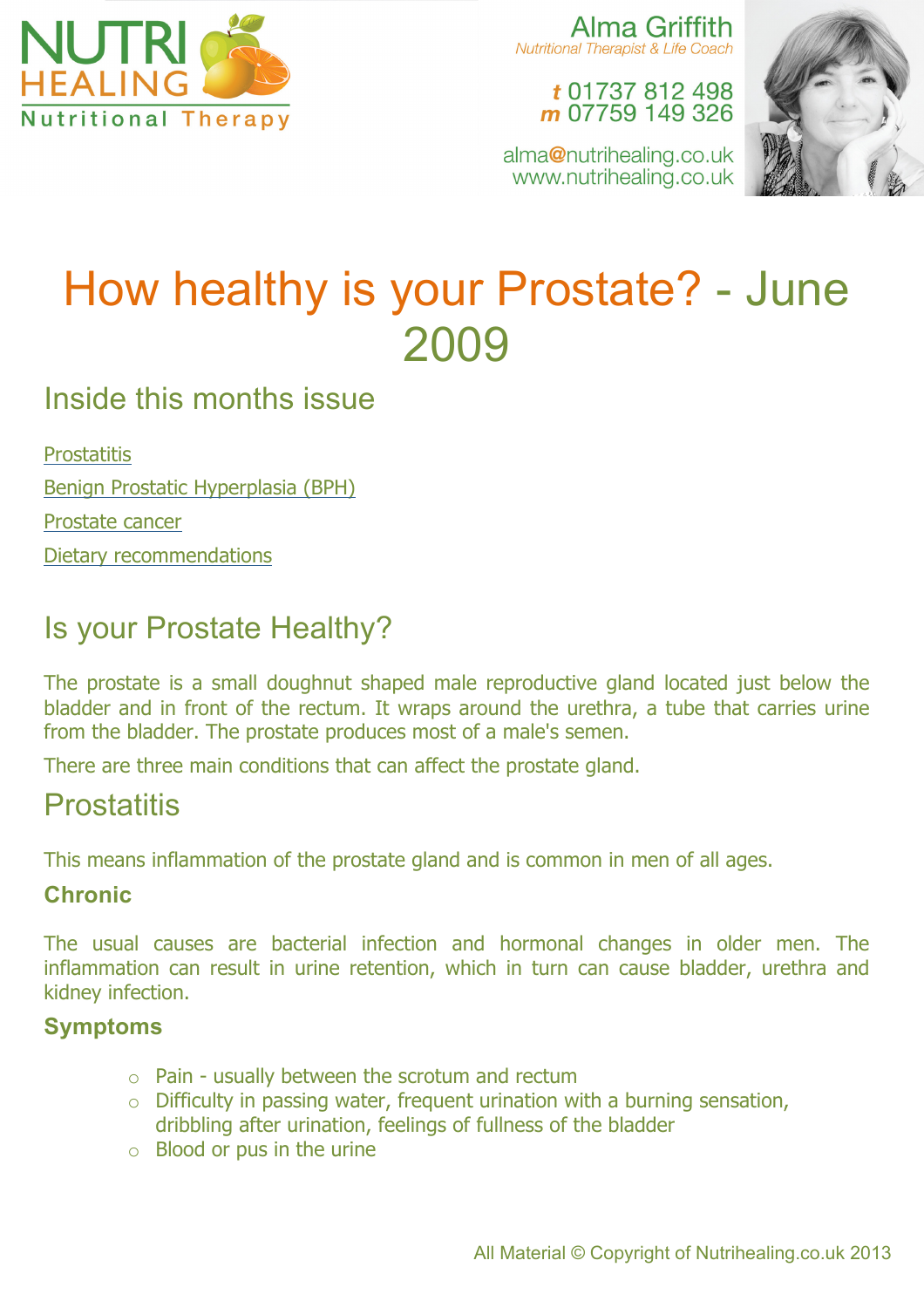- o Later symptoms can include lower back pain and impotence, with difficult urination
- $\circ$  Treatment medication (antibiotics), diet, supplements

#### **Acute**

• Can be the result of bacterial infection, a virus, or a sexually transmitted disease.

#### **Symptoms**

- May include fever and chills
- Low back pain
- Frequent and painful urination
- Infrequent urination or weak stream
- Treatment antibiotics, bed rest, stool softener, and increased fluid intake

# Benign Prostatic Hyperplasia (BPH)

Enlarged prostate is the gradual enlargement of the prostate. It occurs in over 60% of all men over the age of fifty, and 3/4 of men over seventy years of age. The usual cause is hormonal changes causing overproduction of prostate cells. Eventually the enlarged prostate obstructs the urethra, so that complete emptying of the bladder becomes difficult. It also causes pressure on the kidneys.

#### Symptoms - same as Prostatitis

BPH gets worse with age if left untreated, many men avoid going to the doctor for fear it might be cancer. Where there is any inflammation of the prostate a visit to your Doctor to rule out the possibility of cancer is advised.

### Prostate cancer

Mainly a disease of the ageing process - Approximately 80% of all prostate cancer occurs in men over the age of 65, increasing in likelihood with age. Fortunately, although it is relatively common, in most cases prostate cancer is slow growing, particularly in older men. The symptoms are similar to that of prostatitis (inflammation) and benign enlargement of the prostate (BPH),

A professional diagnosis must be made by your doctor - via a rectal examination and a PSA test (blood test to detect elevated levels of a substance called prostate-specific antigen). These tests should be carried out on all men over the age of about 50, as early detection can often help stop the cancer spread to other site.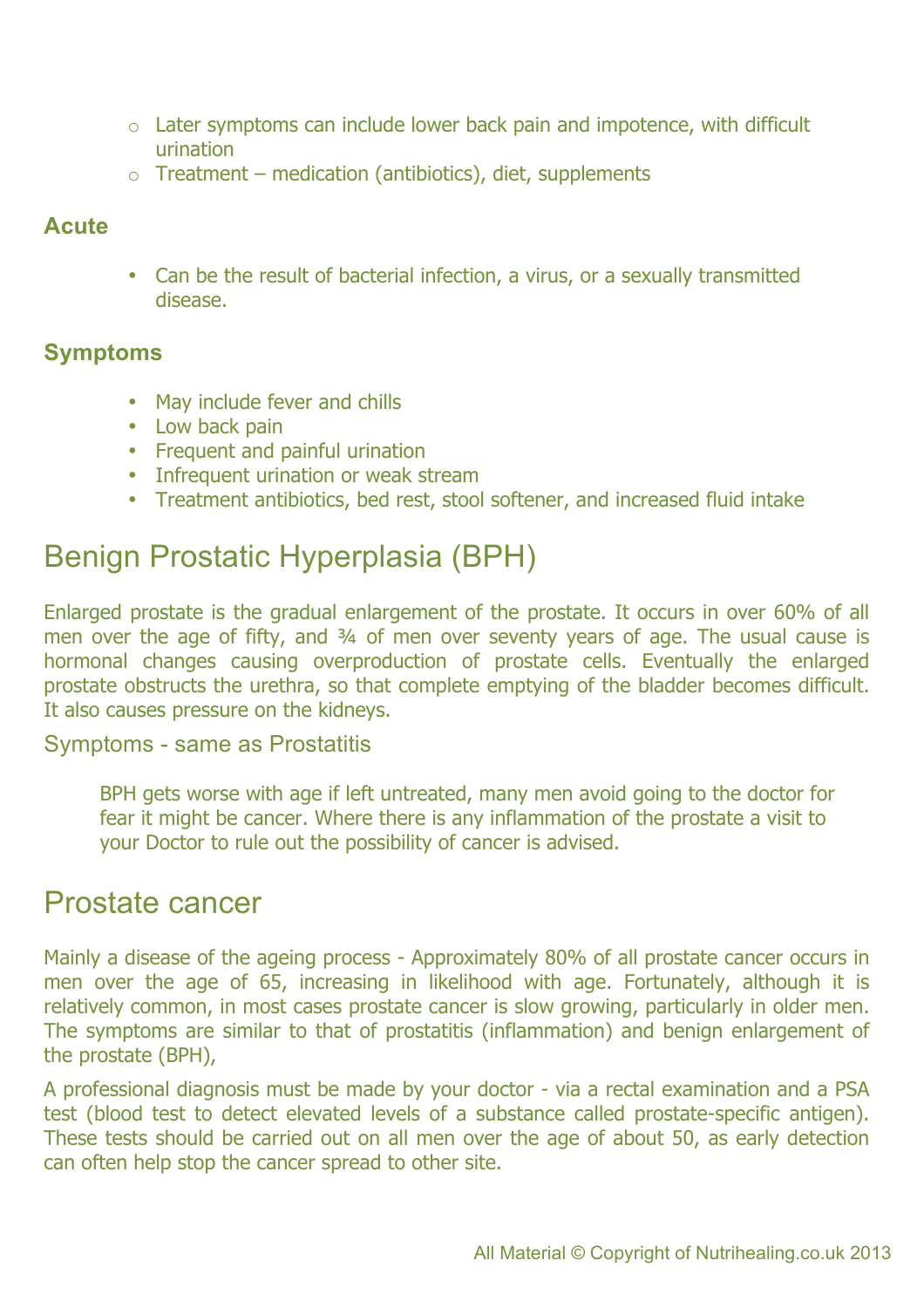Your treatment for prostate cancer will depend on a number of factors, such as: your age and whether the cancer has spread, and if so, how far. There are various treatments available. Some can have serious side effects so it's important to speak with your doctor who will advise you on the best treatment for you.

#### **Active monitoring**

Sometimes, particularly for slow-growing tumours, no treatment is the best course of action. This is often called active monitoring or watchful waiting. Your condition will be monitored closely with routine check-ups. Your doctor may start treatment if your tests show that the cancer is growing or causing symptoms.

#### **Surgery**

Surgery is a common treatment for prostate cancer. It's most suitable for otherwise healthy men (usually, those under 70) whose cancer hasn't spread beyond the prostate.

The most common technique is a radical prostatectomy. This is a major operation, which removes the whole of the prostate and some surrounding healthy tissue.

New surgical developments include keyhole surgery (a laparoscopic prostatectomy) where the prostate is removed through smaller incisions and robot-assisted surgery.

#### **Radiotherapy**

Radiotherapy uses radiation to destroy cancer cells. Techniques for treating prostate cancer include conformal radiotherapy (CRT), high-resolution intensity modulated radiotherapy (IMRT) and brachytherapy.

#### **Hormone therapy**

Hormone therapy blocks the action of the male sex hormone (testosterone) that helps cancer grow. This can slow the growth and spread of prostate tumours but won't kill the cancer cells.

Medical hormone therapies include goserelin (Zoladex) and bicalutamide (Casodex).

Alternatively, surgical hormone therapy involves removing your testicles, which permanently gets rid of the main source of testosterone. This operation is called an orchidectomy.

#### **Chemotherapy**

If hormone treatment stops working (hormone refractory cancer) your doctor may recommend chemotherapy. Drugs such as docetaxel (Taxotere) are used to destroy cancer cells.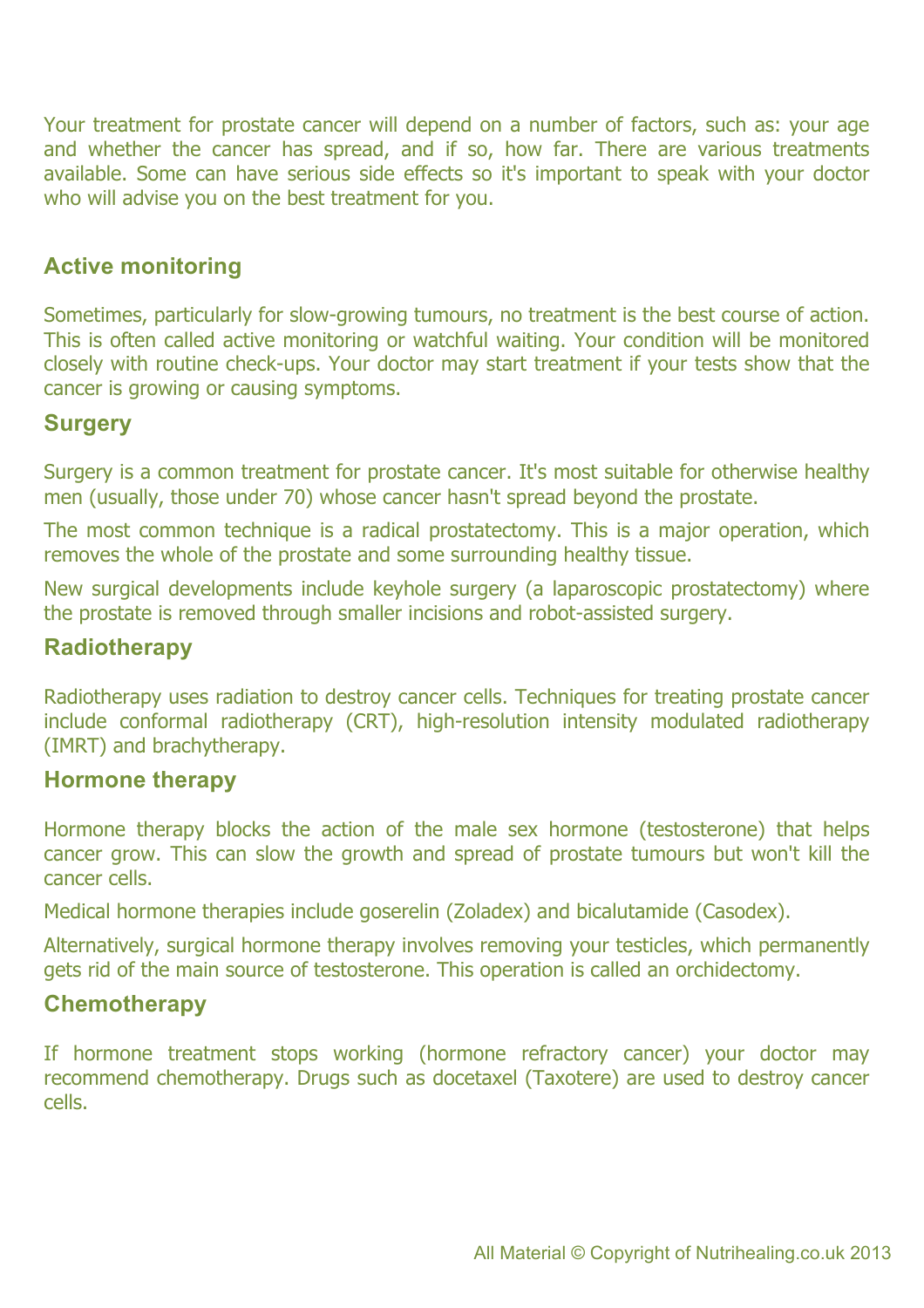#### **Cryotherapy**

This is surgery to freeze the prostate with liquid gas and kill cancer cells. This treatment may be used if you have a recurrent or refractory prostate cancer.

#### **Ultrasound**

High intensity focused ultrasound (HIFU) is a treatment given using a machine that gives off high frequency sound waves. This heats up the targeted cancer cells and destroys them.

What causes this problem?

As men age there are many significant changes in hormone levels. Testosterone (male hormone) levels decrease after the age of fifty, while other hormones such as prolactin and estrogen are increased. This creates an increase in the amount of dihydrotestosterone (DHT) within the prostate. DHT is a very potent sex hormone derived from testosterone, and is responsible for the overproduction of prostate cells, which cause the enlargement. Various hormonal changes prevent the excess DHT from being excreted. Furthermore, the increased prolactin causes further testosterone to be taken into the prostate, and the problem escalates.

How can we help nutritionally?

A deficiency of zinc and essential fatty acids is known to be involved in those who produce too much DHT. Excess cholesterol also contributes to the problem, so it's wise to check your cholesterol levels and reduce if necessary.

Prolactin tends to increase by excessive stress or beer, drugs can be given to reduce many of the symptoms of BHP but they have severe side effects (such as impotence). I

Zinc has been shown to reduce the size of the enlarged prostate and accompanying symptoms in the majority of cases. Choose a good quality supplement, as Intestinal uptake of zinc is impaired by estrogens (found in beer!). Since estrogen levels are increased in men with BPH, zinc uptake may be low despite adequate dietary intake. Providing high quality zinc may compensate for estrogen's depression of zinc uptake.

Alcohol also reduces zinc uptake and increases zinc excretion, leading to relative zinc deficiency. In addition, alcohol reduces active vitamin B6 levels, which may further reduce zinc stores.

Because zinc competes with copper, iron, calcium and magnesium for absorption, if you are taking extra zinc, it is important you also take a good quality multi-mineral supplement, which includes these.

Herbs have proven themselves to be very useful in managing early stages of BHP. Saw Palmetto inhibits the enzyme that converts testosterone to its more active form, dihydrotestosterone (DHT), and also blocks DHT from binding in the prostate.